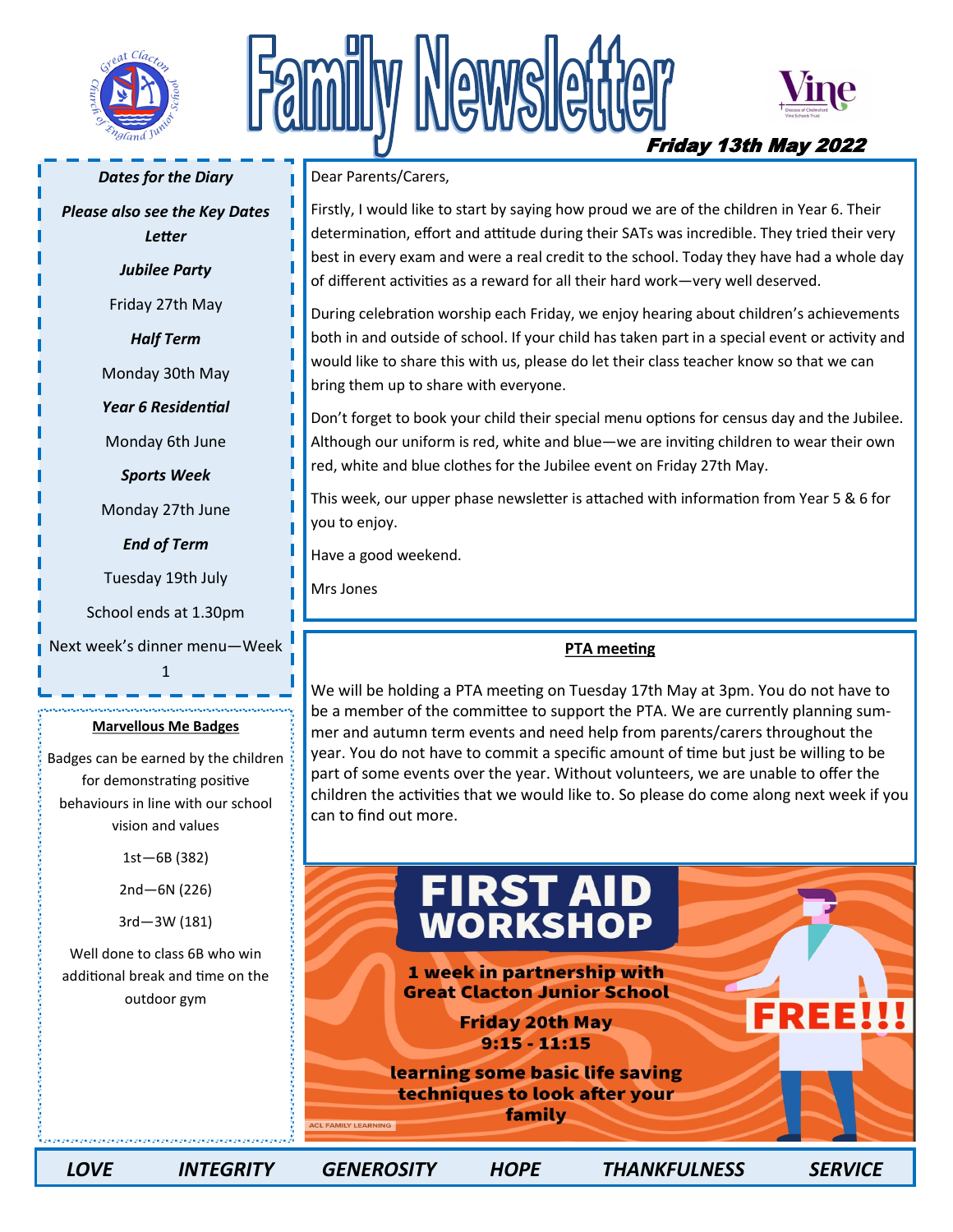## Upper Phase Newsletter

May 2022

Hella It's been a busy couple of weeks in upper phase! The children have been working hard in both year 5 and 6 with year 6 taking part in their SATs this week. Have a wondeful weekend: let's hope the sunshine is here to stay! Miss Watts

## Important Dates

## May 2022

27th May - Jubilee Party 30th May - 3rd June - Half Term

June 2022

6th-10th - Year 6 Residential Trip

Year 6

This week, Year 6 have worked incredibly hard on their SATs. We are so proud of their efforts this week and we know that they have done their very best. Their attitude towards the tests has been amazing and I know we have some very proud teachers in year 6! We even managed let our hair down a bit on Thursday afternoon with some dodgeball!



5H have been looking at states of matter in Science. This week they looked at irreversible and reversible changes!



Learning in Year 5



5W have also been looking at the Mayan civilisation and looked at the question, 'Do the Maya people face the same challenges today as they did in the past?



This week in 50, in line. with our key question 'Can we have right's without responsibilities?', we completed some independent research around Fairtrade. We will be continuing to build on this learning through looking at how this linked in with the Maya civilisation.